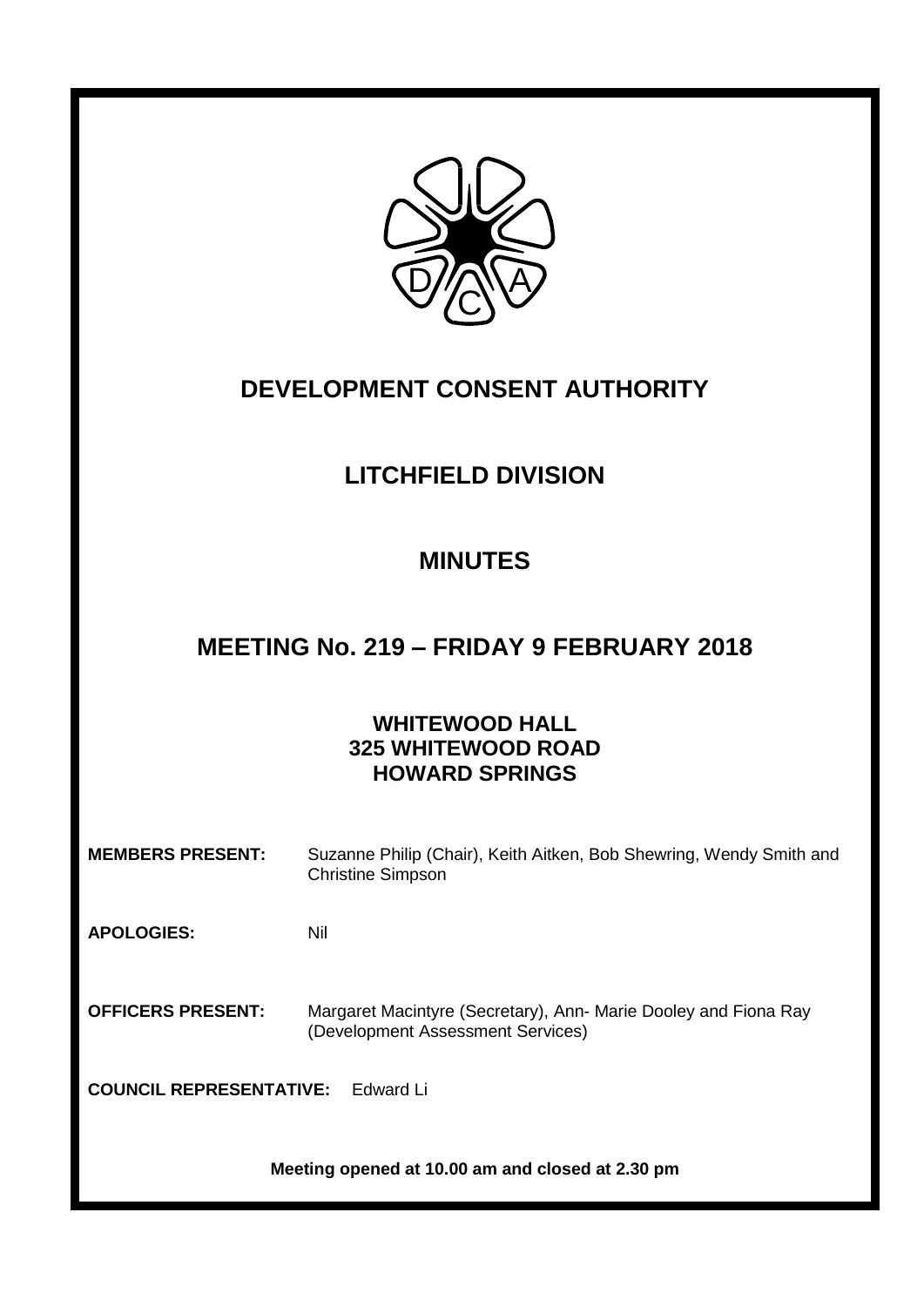**MINUTES RECORD THE EVIDENTIARY STAGE AND THE DELIBERATIVE STAGE SEPARATELY. THESE MINUTES RECORD THE DELIBERATIVE STAGE. THE TWO STAGES ARE GENERALLY HELD AT DIFFERENT TIME DURING THE MEETING AND INVITEES ARE PRESENT FOR THE EVIDENTIARY STAGE ONLY.**

#### **ITEM 1 INTENSIVE ANIMAL HUSBANDRY (CROCODILE FARM) IN FOUR STAGES PA2017/0543 LOT 21 (35) WARREN ROAD, HUNDRED OF GUY APPLICANT BOAZ PROPERTY**

Mr Craig Anspach and Ms Charlene O'Sullivan (Boaz Property) and Mrs Hanna Steevens (Elton Consulting) attended.

Submitters in attendance: Ms Mara Bergs and Mr Jim Patton.

- **RESOLVED** That, pursuant to section 46(4)(b) of the *Planning Act*, the Development Consent **15/18** Authority defer consideration to the application to develop Lot 21 (35) Warren Road, Hundred of Guy for the purpose of intensive animal husbandry (crocodile farm) in four stages to require the applicant to provide the following additional information that the Authority considers necessary in order to enable the proper consideration of the application:
	- 1. A groundwater extraction licence for the proposed use.
	- 2. A land clearing plan prepared by a registered professional that avoids clearing within the wetland and includes a 200m buffer of native vegetation as required by the Department of Environment and Natural Resources.

#### **REASONS FOR THE DECISION**

1. Pursuant to section 51(a) of the *Planning Act,* the consent authority must take into consideration the planning scheme that applies to the land to which the application relates.

The application does not adequately respond to a number of clauses in the NT Planning Scheme that apply to the land. Pursuant to Clause 2.7 of the NT Planning Scheme it does not demonstrate that there is access to sufficient water for the proposed use or that the use can be managed to avoid environmental impact.

Pursuant to Clauses 10.2 and 10.3 the application does not avoid impact on drainage areas and wetlands or consider the Land Clearing Guidelines in the preparation of a clearing plan for the site to address slope or retention of native vegetation adjacent to wetlands. This is of particular concern given that the site is within a Priority Environmental Management area. A portion of the site is a seasonal wetland, that the Department of Environment and Natural Resources advises, drains into the Fogg Dam Conservation Reserve.

2. Pursuant to section 51(j) of the *Planning Act*, the consent authority must take into consideration the capability of the land to which the proposed development relates to support the proposed development and the effect of the development on the land and on other land, the physical characteristics of which may be affected by the development.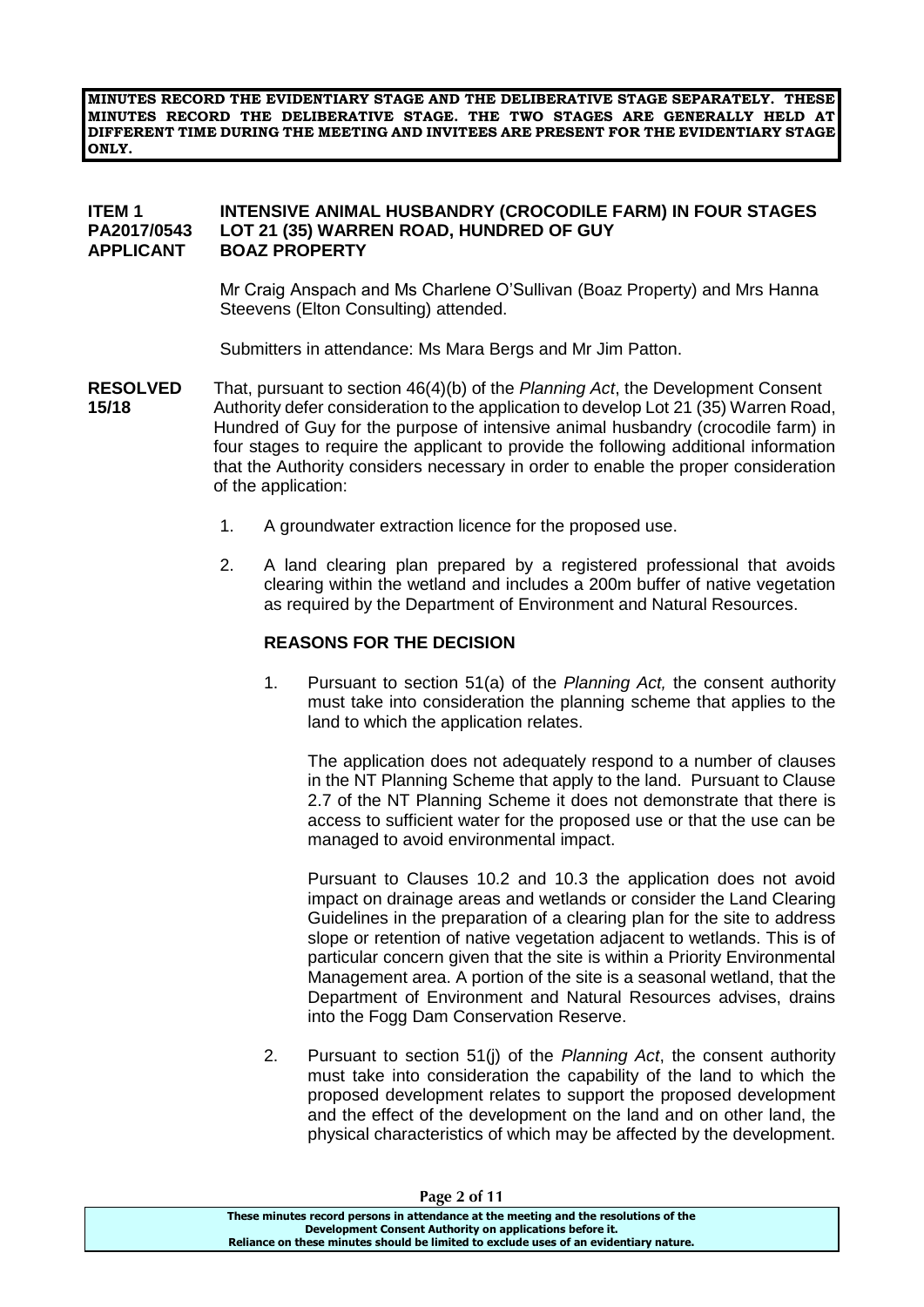Access to sufficient water for the use is critical to the assessment of land capability. Advice from the Department of Environment and Natural Resources that it is unlikely a groundwater extraction licence will be issued for new uses indicates the site is not appropriate for a use of this scale.

3. Pursuant to section 51(n) of the *Planning Act*, the consent authority must take into consideration the potential impact on the existing and future amenity of the area in which the land is situated.

Potential impacts on the existing and future amenity of the area are dependent upon the applicant undertaking the requested detailed design and ongoing responsible management. Further information is required.

**ACTION:** Notice of Deferral

#### **ITEM 2 RECONSIDERATION - SUBDIVISION TO CREATE SIX LOTS PA2017/0189 SECTION 2866 (2180) COX PENINSULA ROAD, HUNDRED OF CAVENAGH APPLICANT PETER PATSALOU**

Mr Peter Patsalou attended.

Submitter in attendance: Mr Gerry Wood MLA.

**RESOLVED** That, pursuant to section 53(a) of the *Planning Ac*t, the Development Consent **16/18** Authority consent to the application to develop Section 2866 (2180) Cox Peninsula Road, Hundred of Cavenagh for the purpose of subdivision to create four lots subject to the following conditions:

#### **CONDITIONS PRECEDENT**

- 1. Prior to the endorsement of plans and prior to the commencement of works, a schematic plan demonstrating the on-site collection of stormwater and its discharge into Litchfield Council's stormwater drainage system shall be submitted to and approved by Litchfield Council. The plan shall include details of site levels and Council's stormwater drainage connection point(s).
- i. the plan shall demonstrate that stormwater run-off is capable of being discharged across the lot surface to the main drainage system or to an approved alternate connection.
- ii. Litchfield Council stormwater discharge guidelines do not allow concentrated discharge of stormwater from rural lots to adjoining properties or the road reserve. All stormwater is to be channelled, piped or dispersed via sheet flow to the road reserve.
- iii. the plan shall demonstrate that the drainage system is designed to cater for both initial storm events (Q5) and major storm events (Q100).
- iv. the applicant's plans shall demonstrate that no contaminated water shall enter any waterway or Litchfield Council's drainage system.
- 2. Prior to the endorsement of plans and prior to the commencement of works (including site preparation), a land capability assessment demonstrating that the soils are suitable for the on-site absorption of effluent without detriment to the environment shall be submitted.

| Page 3 of 11                                                                          |  |
|---------------------------------------------------------------------------------------|--|
| These minutes record persons in attendance at the meeting and the resolutions of the  |  |
| Development Consent Authority on applications before it.                              |  |
| Reliance on these minutes should be limited to exclude uses of an evidentiary nature. |  |

**Page 3 of 11**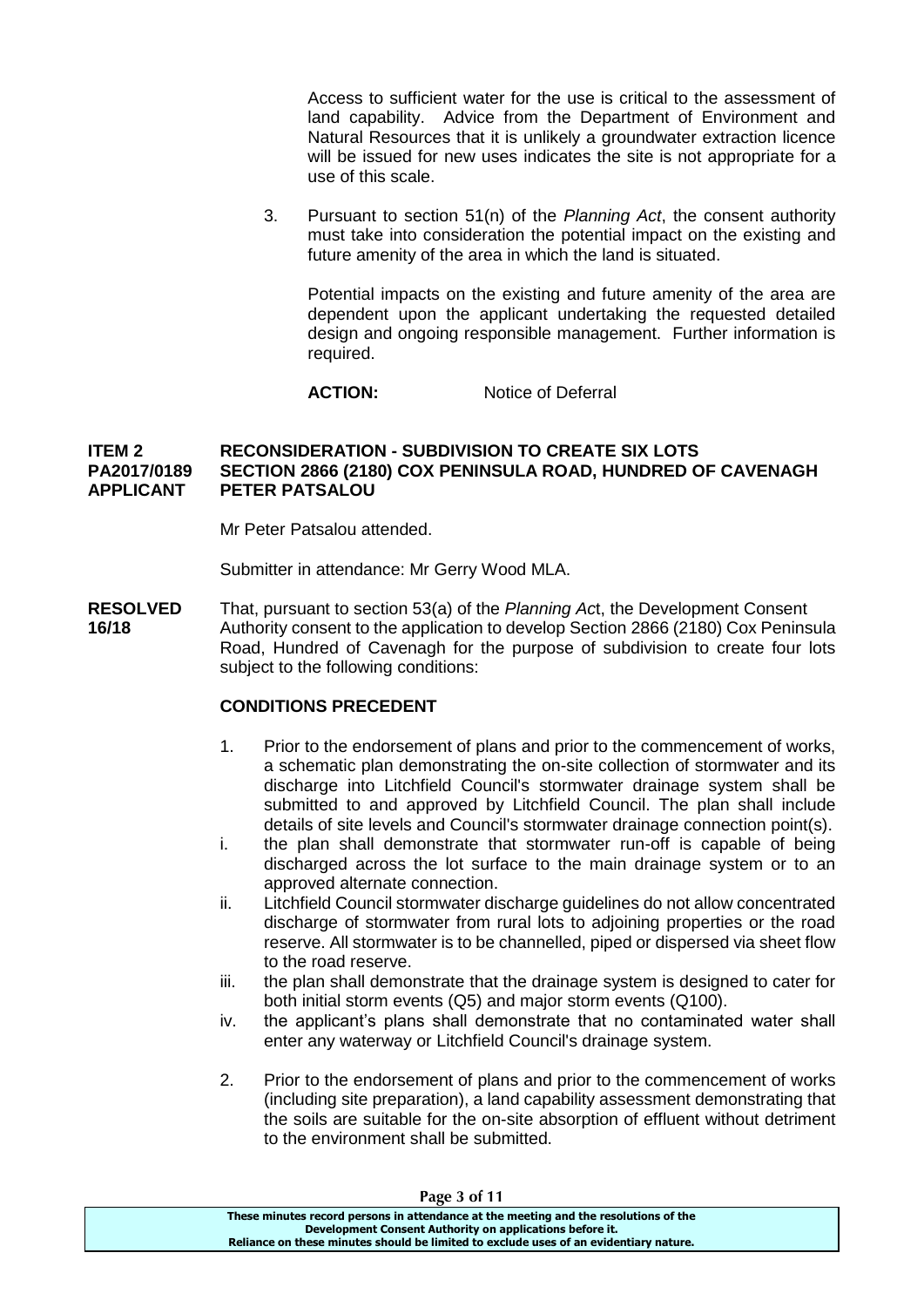If the land capability assessment is unable to demonstrate that the soils are suitable for the on-site absorption of effluent a caution notice will need to be lodged on the parent parcel as per general condition 11.

3. Prior to the commencement of works, a pumped water sample for laboratory analysis of the groundwater (to include arsenic in the heavy metal analysis) from the subdivision area underlain by the Burrell Creek Formation aquifer system is to be collected. The sample is to be analysed by an accredited laboratory and the report to be provided to the Department of Environment and Natural Resources (DENR) to demonstrate that the groundwater is potable for human consumption to the satisfaction of the consent authority.

If the pumped water sample analyses show that arsenic levels exceed the National Health and Medical Research Council 2011 Guideline values, a caution notice will need to be lodged on the parent parcel as per general condition 12.

4. Prior to the commencement of works, an Erosion and Sediment Control Plan (ESCP) is to be submitted to and approved by the Consent Authority on the advice of the Department of Environment and Natural Resources (DENR). The ESCP must be developed by a suitably qualified and experienced professional in erosion and sediment control planning and in accordance with the Key Principals of erosion and sediment control as specified in the IECA Best Practice Erosion and Sediment Control Guidelines 2008. The ESCP should detail methods and treatments for minimising erosion and sediment loss from the site during the construction phase and that all disturbed soil surfaces must be satisfactorily stabilized against erosion at completion of works. Information regarding erosion and sediment control and ESCP content is available at www.austieca.com.au and the NTG website: https://nt.gov.au/environmentlsoil-land-vegetation. The ESCP should be emailed for assessment to: [DevelopmentAssessment.DENR@nt.gov.au.](mailto:DevelopmentAssessment.DENR@nt.gov.au)

#### **GENERAL CONDITIONS**

- 5. The works carried out under this permit shall be in accordance with the drawings endorsed as forming part of this permit.
- 6. All works relating to this permit are to be undertaken in accordance with the approved Erosion and Sediment Control Plan (ESCP) to the requirements of the Consent Authority on the advice of the Department of Environment and Natural Resources (DENR).
- 7. All existing and proposed easements and sites for existing and required utility services must be vested in the relevant authority for which the easement or site is to be created.
- 8. The owner of the land must enter into agreements with the relevant authorities for the provision of drainage, sewerage, electricity facilities and telecommunication networks to the development shown on the endorsed plan in accordance with the authorities' requirements and relevant legislation at the time.
- 9. Engineering design and specifications for the proposed and affected roads, street lighting, stormwater drainage, site earthworks, vehicular access, are to be to the technical requirements of Litchfield Council to the satisfaction of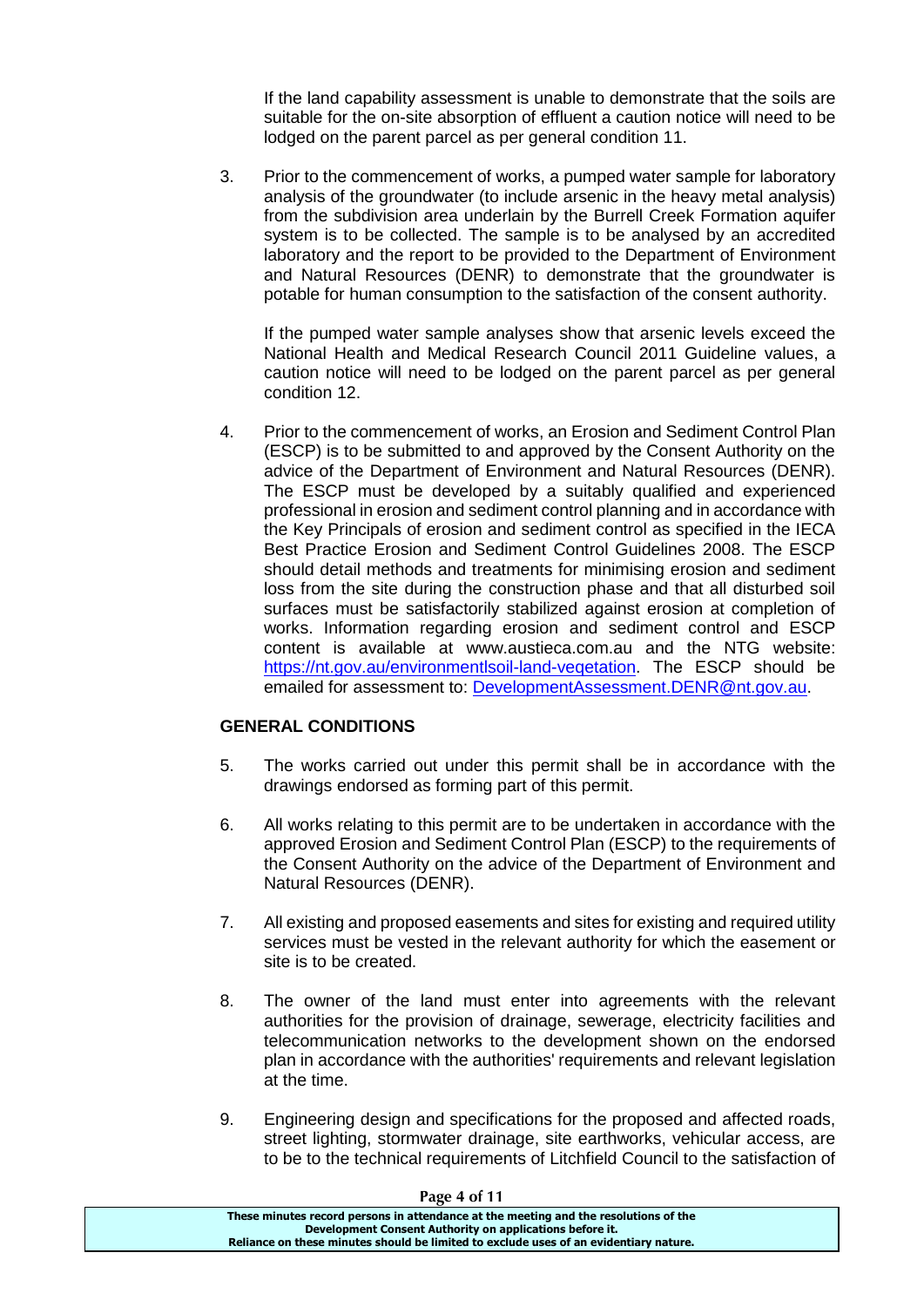the consent authority and all approved works constructed at the owner's expense.

- 10. Before issue of titles, firebreaks along boundaries or at appropriate locations shall be provided to the satisfaction of the consent authority on advice from the Bushfires NT (Department of Environment and Natural Resources).
- 11. Subject to the outcome of the land capability assessment required through condition precedent 2, before issue of titles and pursuant to section 34 of the *Land Title Act*, a Caution Notice shall be lodged with the Registrar General on the parent parcel to include the following advice on all proposed lots indicated on the endorsed drawings. The Caution Notice is to state that: "A non-standard septic system may be required on this allotment". Evidence of lodgement on the parent parcel shall be provided to the satisfaction of the consent authority.
- 12. Subject to the results of the pumped water sample required through condition precedent 3, before issue of titles and pursuant to section 34 of the *Land Title Act*, a Caution Notice shall be lodged with the Registrar General on the parent parcel advising that the groundwater contains levels of arsenic that exceed the National Health and Medical Research Council 2011 Guideline value. The wording for the notice must be submitted to and approved by the consent authority. Evidence of lodgement on the parent parcel shall be provided to the satisfaction of the consent authority.
- 13. Before the issue of titles, the owner must, in accordance with Part 6 of the *Planning Act*, pay a monetary contribution to the Litchfield Council for the upgrade of local infrastructure, in accordance with its Development Contribution Plan.

#### **NOTES:**

- 1. The Power and Water Corporation advises that the Power Network Engineering Section (powerconnections@powerwater.com.au) should be contacted via email a minimum of 1 month prior to construction works commencing in order to determine the Corporation's servicing requirements, and the need for upgrading of on-site and/or surrounding infrastructure.
- 2. The Northern Territory Environment Protection Authority advises that construction work should be conducted in accordance with the Authority's Noise Guidelines for Development Sites in the Northern Territory. The guidelines specify that on-site construction activities are restricted to between 7am and 7pm Monday to Saturday and 9am to 6pm Sunday and Public Holidays. For construction activities outside these hours refer to the guidelines for further information.
- 3. As part of any subdivision, the parcel numbers for addressing should comply with the Australian Standard (AS/NZS 4819:2011). For more information contact Survey and Land Records surveylandrecords@nt.gov.au 08 8995 5354. The numbers shown on the plans are indicative only and are not for addressing purposes.
- 4. Any proposed works which fall within the scope of the *Construction Industry Long Service Leave and Benefits Act* must be notified to NT Build by lodgement of the required Project Notification Form. Payment of any levy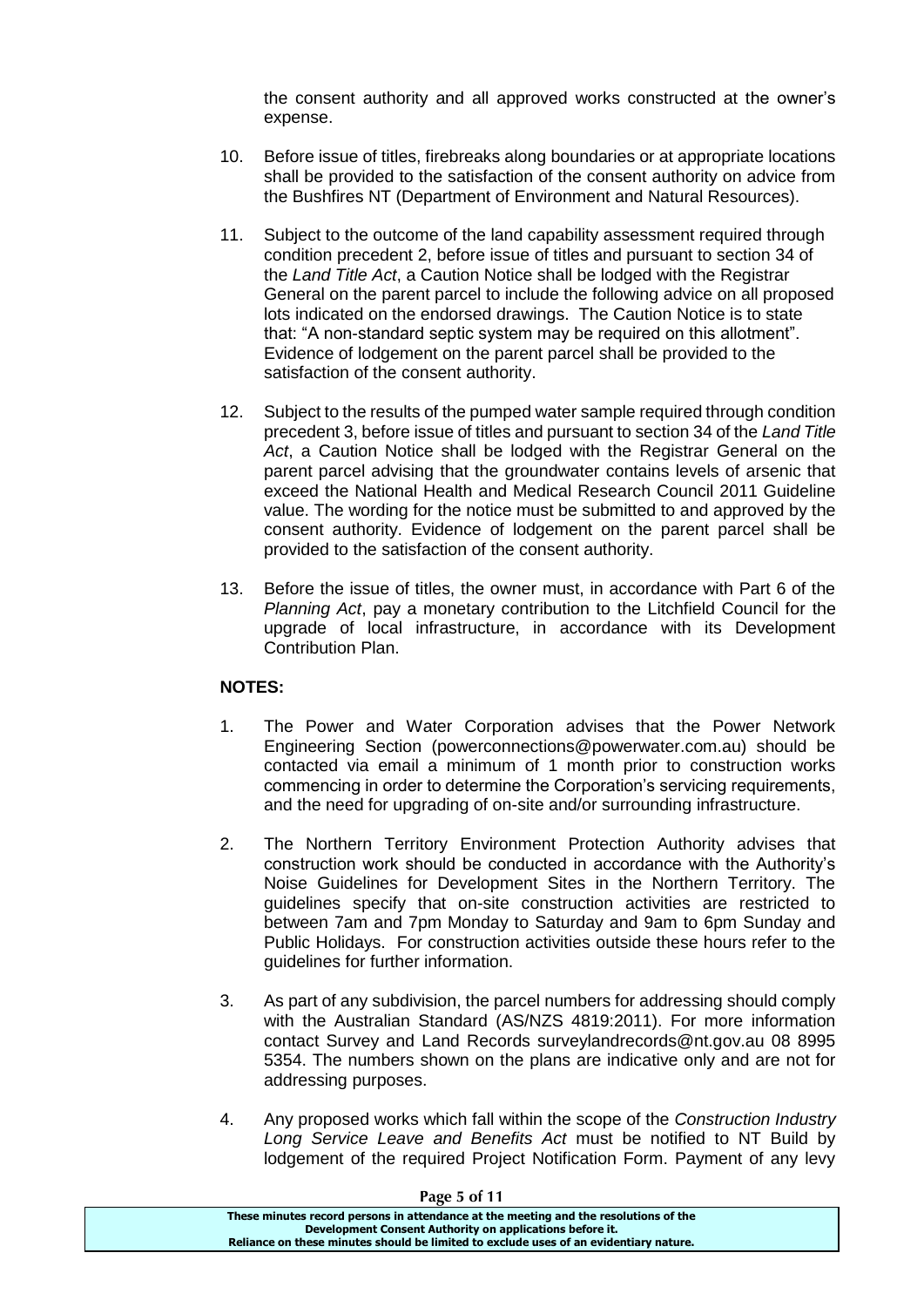must be made prior to the commencement of any construction activity. NT Build should be contacted via email (info@ntbuild.com.au) or by phone on 08 89364070 to determine if the proposed works are subject to the Act.

- 5. Any new on-site wastewater system to be installed must be carried out by a qualified licensed Self-Certifying Plumber and must comply with the NT Code of Practice for Small On-site Sewage and Sullage Treatment Systems and the Disposal or Reuse of Sewage Effluent (The Code).
- 6. There are statutory obligations under the *Weeds Management Act* to take all practical measures to manage weeds on the property. For advice on weed management please contact the Department of Environment and Natural Resources.
- 7. The Department to Health advises that there is no biting insect monitoring or control program in Litchfield Shire and that works should be conducted in accordance with the Guidelines for preventing mosquito problems for new rural residential Developments or Subdivisions in the Top End of the NT.

#### **REASONS FOR THE DECISION**

1. Pursuant to section 51(a) of the *Planning Act*, the consent authority must take into account any planning scheme that applies to the land to which the application relates.

Clause 11.1.1 (Minimum Lot Sizes and Requirements) requires that lots in Zone R (Rural) be a minimum size of 8ha with a minimum 1ha of unconstrained land. The Authority considers that the revised maps, specifically figure 4, together with the Land Suitability Assessment report, illustrates the extent of the unconstrained land within each of the proposed lots which meets the minimum requirements outlined by the clause.

In accordance with sub-clause (3) of Clause 11.4.1 (Site characteristics of subdivisions of rural and unzoned land for lots greater than 1ha), the Authority considers that the subdivision design addresses the constraints as identified in the land suitability assessment in relation to the location of lot boundaries and the identified 1ha of unconstrained land and that comments received from the Department of Environment and Natural Resources failed to provide adequate evidence contrary to this.

In accordance with sub-clause (8) of Clause 11.4.1 (Site characteristics of subdivisions of rural and unzoned land for lots greater than 1ha), the Authority considers that the subdivision design, together with the Land Suitability Assessment report, does not adversely affect the environmental values as identified in the Land Suitability Assessment report.

In accordance with sub-clause (2)(c) of Clause 11.4.2 (Infrastructure in subdivisions of rural and unzoned land), the Authority considers that the requirement of a land capability assessment will ascertain whether the soils are suitable for the on-site absorption of effluent without detriment to the environment; and that alternatively, if the land capability assessment is unable to demonstrate that the soils are

| Page 6 of 11                                                                          |  |
|---------------------------------------------------------------------------------------|--|
| These minutes record persons in attendance at the meeting and the resolutions of the  |  |
| Development Consent Authority on applications before it.                              |  |
| Reliance on these minutes should be limited to exclude uses of an evidentiary nature. |  |
|                                                                                       |  |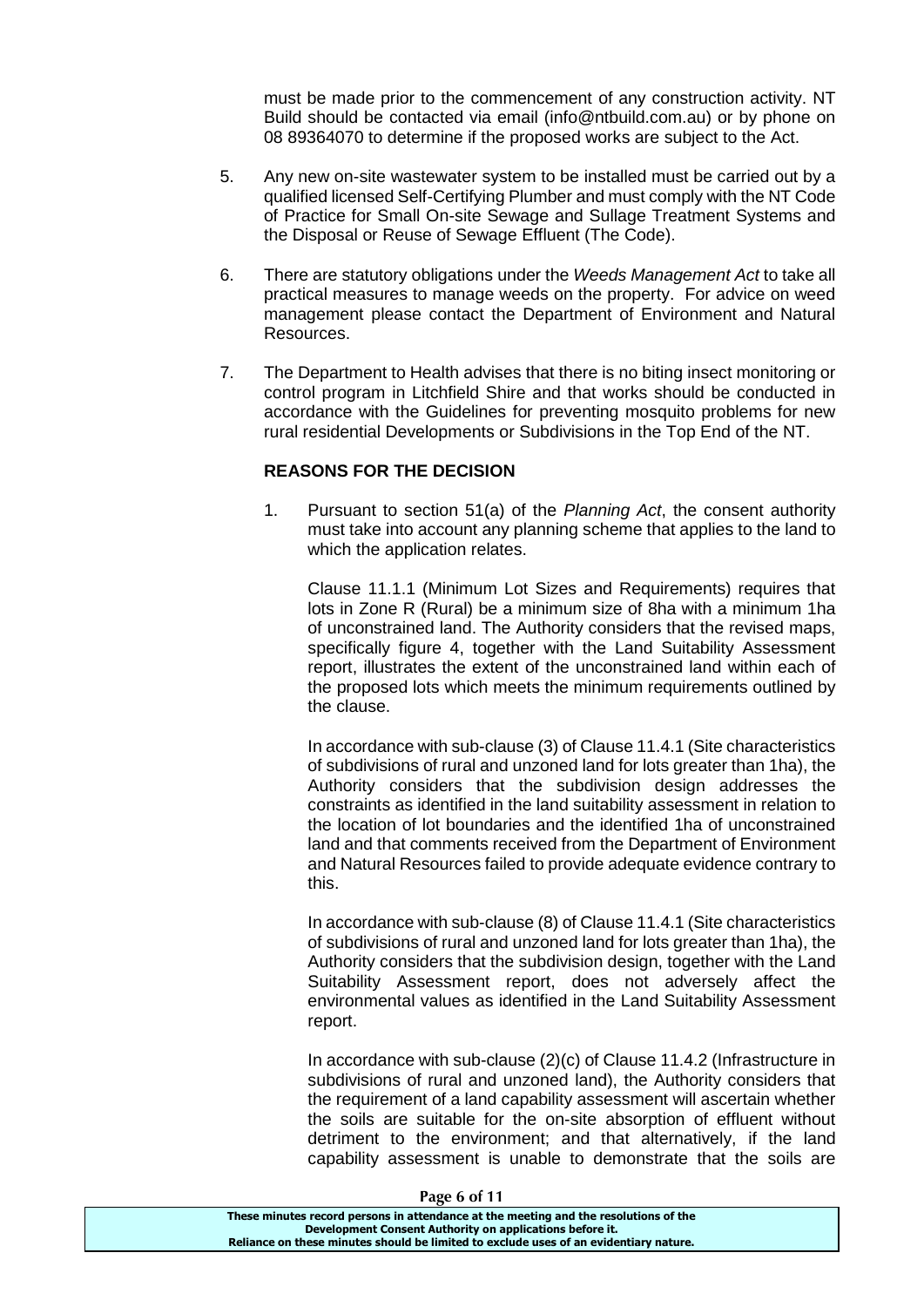suitable, the requirement of a caution notice to be registered on the parent parcel will ensure no detriment to the environment occurs, in particular to ground and surface waters.

In accordance with sub-clause (2)(d) of Clause 11.4.2 (Infrastructure in subdivisions of rural and unzoned land), the Authority considers that the requirement of a pumped water sample for laboratory analysis of the groundwater to be submitted to the Department of Environment and Natural Resources for approval will identify if the groundwater is potable for human consumption and that alternatively, if the pumped water sample analyses show that arsenic levels exceed the National Health and Medical Research Council 2011 Guideline values, the requirement of a caution notice to be registered on the parent parcel will ensure prospective buyers are informed of the water quality.

In accordance with sub-clause (2)(b) of Clause 11.4.3 (Lot size and configuration in subdivision of rural and unzoned land), the Authority considers that the subdivision design, together with the Land Suitability Assessment report indicates a minimum of 1ha of unconstrained land is available within each of the proposed; that access to that land from a public road is similarly unconstrained and that comments received from the Department of Environment and Natural Resources failed to provide adequate evidence contrary to this.

2. Pursuant to Section 51(e) of the *Planning Act*, the consent authority must take into consideration any public submissions made under section 49, and any evidence or information received under section 50, in relation to the development application.

Three public submissions were received outlining concerns relating to the existing culvert associated with Stockwell Road, the requirement to seal the affected roads including Stockwell Road and Lawton Road, storm water, impacts on existing aquifer and bores and the location of septic systems.

Litchfield Council notes that Stockwell Road and Lawton Road, which provide access to the subject site, are both currently unsealed and that it will not be upgrading the access to this site to a sealed road as a result of this subdivision.

A stormwater management to the satisfaction of Litchfield Council will ensure any runoff from the additional lot is discharged appropriately.

The plan submitted as part of the application illustrates the indicative location of nominal bores and septic's. Any new on-site wastewater system is required to be carried out by a qualified licensed Self-Certifying Plumber and must comply with the NT Code of Practice for Small On-site Sewage and Sullage Treatment Systems and the Disposal or Reuse of Sewage Effluent (The Code).

3. Pursuant to Section 51(j) of the *Planning Act*, the consent authority must take into consideration the capability of the land to which the proposed development relates to support the proposed development and the effect of the development on the land and on other land, the physical characteristics of which may be affected by the development.

**Page 7 of 11**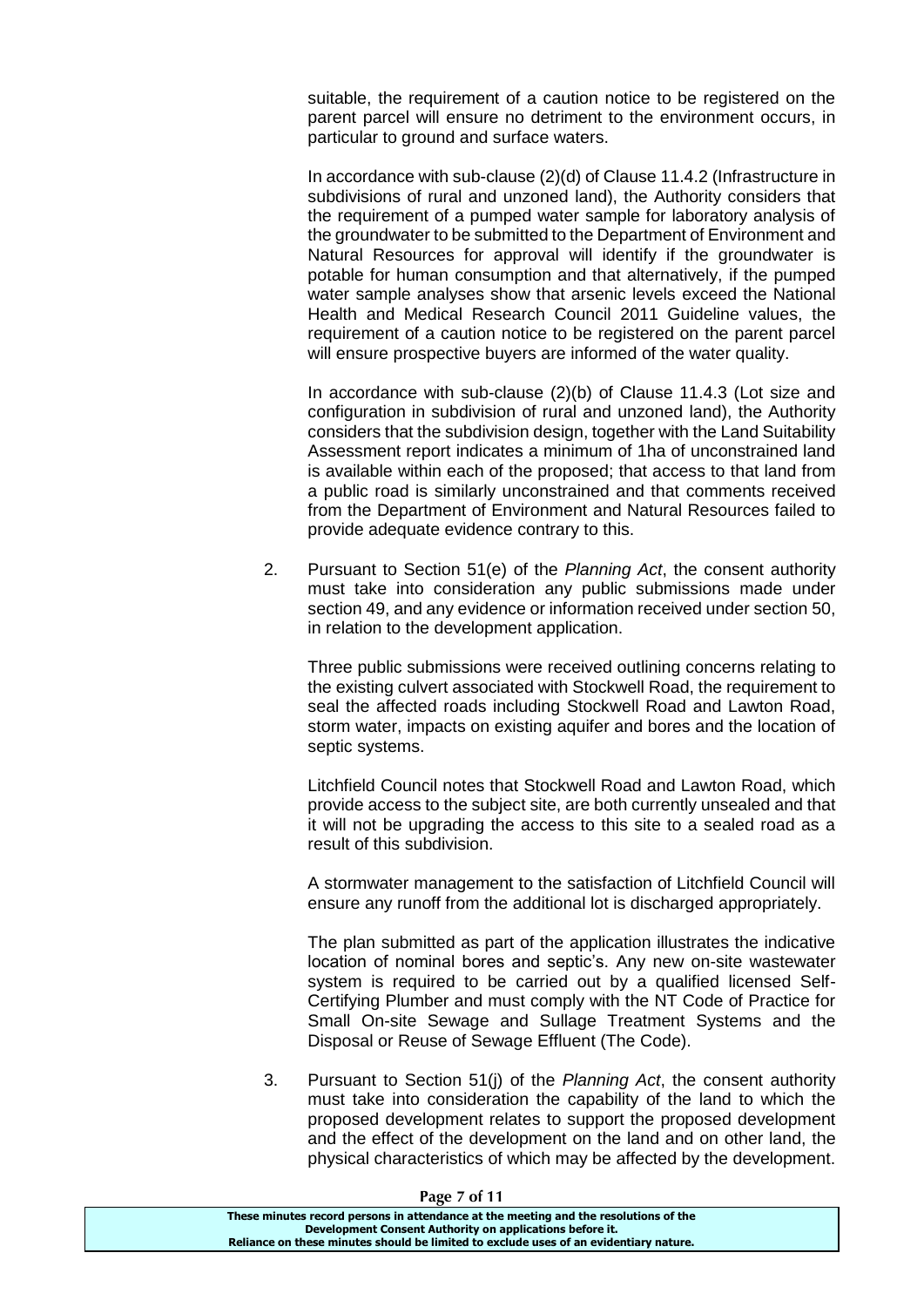The Authority considers that the Land Suitability Assessment report demonstrates that all lots meet the minimum size for R(Rural) zoned land of 8ha and a minimum of 1ha of unconstrained land is available within each of the lots proposed. It further considers that the Land Suitability Assessment report demonstrates that each lot has access to that land from a public road is similarly unconstrained that comments received from the Department of Environment and Natural Resources failed to provide adequate evidence contrary to this.

A number of conditions relating to the servicing of the subject land have been applied to the development permit and require that appropriate measures are undertaken to ensure that the land is capable of supporting its intended use(s).

The requirement for a land capability assessment to be submitted to will ascertain whether the soils are suitable for the on-site absorption of effluent without detriment to the environment. Alternatively, if the land capability assessment is unable to demonstrate that the soils are suitable, a caution notice is required to be registered on the parent.

The requirement for a pumped water sample for laboratory analysis of the groundwater to be submitted to the Department of Environment and Natural Resources for approval will identify if the groundwater is potable for human consumption. Alternatively, if the pumped water sample determines the arsenic is present, a caution notice is required is required to be registered on the parent parcel.

The requirement of a stormwater management plan to be submitted to the Litchfield Council will to ensure that stormwater drainage is managed appropriately.

The requirement for an Erosion and Sediment Control Plan (ESCP) to be submitted to the Department of Environment and Natural Resources for approval will ensure suitable erosion and sediment control measures are put in place to minimize erosion.

4. Pursuant to Section 51(n) of the *Planning Act*, the consent authority must take into consideration the potential impact on the existing and future amenity of the area in which the land is situated.

A number of conditions relating to the servicing of the subject land have been applied to the development permit and require that appropriate measures are undertaken to ensure the potential impact on the existing and future amenity of the area in which the land is situated is minimized.

The requirement for a land capability assessment to be submitted to will ascertain whether the soils are suitable for the on-site absorption of effluent without detriment to the environment. Alternatively, if the land capability assessment is unable to demonstrate that the soils are suitable, a caution notice is required to be registered on the parent.

The requirement for a pumped water sample for laboratory analysis of the groundwater to be submitted to the Department of Environment and Natural Resources for approval will identify if the groundwater is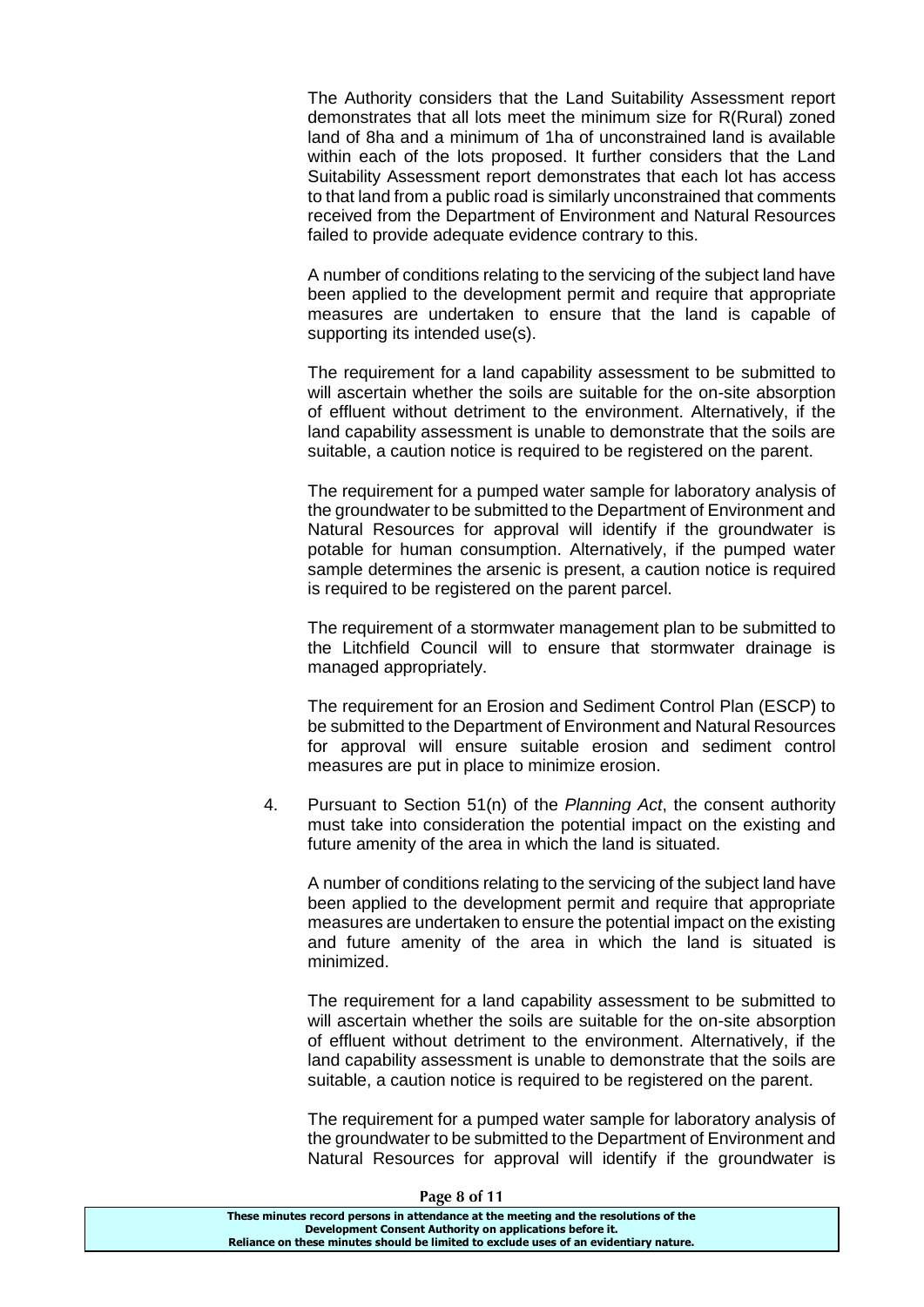potable for human consumption. Alternatively, if the pumped water sample determines the arsenic is present, a caution notice is required is required to be registered on the parent parcel.

The requirement of a stormwater management plan to be submitted to the Litchfield Council will to ensure that stormwater drainage is managed appropriately.

The requirement for an Erosion and Sediment Control Plan (ESCP) to be submitted to the Department of Environment and Natural Resources for approval will ensure suitable erosion and sediment control measures are put in place to minimize erosion.

**ACTION:** Notice of Consent and Development Permit

#### **ITEM 3 SUBDIVISION TO CREATE TWO LOTS PA2017/0528 NT PORTION 2626 (3820) GUNN POINT ROAD, KOOLPINYAH APPLICANT JUNE D'ROZARIO & ASSOCIATES PTY LTD**

Ms June D'Rozario (June D'Rozario & Associates) and Ms Kate McBean (CO2 Australia) attended.

Submitters in attendance: Mr Gerry Wood MLA, Ms Shar Molloy, Mr Laurence Ah Toy, and Ms Grusha Leeman.

Interested Parties in attendance: Ms Lisa Bradley and Ms Jennie Risler (NT EPA), Mr Anthony Brennan and Mr Kris Boyce (DIPL), Ms Maria Duchateau (DTBI) and Ms Liz Howells.

- **RESOLVED** That, pursuant to section 46(4)(b) of the *Planning Act*, the Development Consent **17/18** Authority defer consideration of the application to develop part NT Portion 2626 (3820) Gunn Point Rd, Koolpinyah, for the purpose of a subdivision to create two lots, to require the applicant to provide the following additional information that the Authority considers necessary in order to enable the proper consideration of the application:
	- Clarification as to why the alignment of the western boundary is required in its current location and cannot be moved further east, and demonstration that the alignment's proximity to the beach and adjacent camping area does not unreasonably impact on the existing and future amenity of the area; and
	- Any amendments required to the application resulting from the above request.

#### **REASONS FOR THE DECISION**

1. Pursuant to Section 46(4)(b) of the *Planning Act*, the consent authority may defer consideration of a proposal to allow the applicant to provide additional information it considers necessary to enable the proper consideration of the proposal.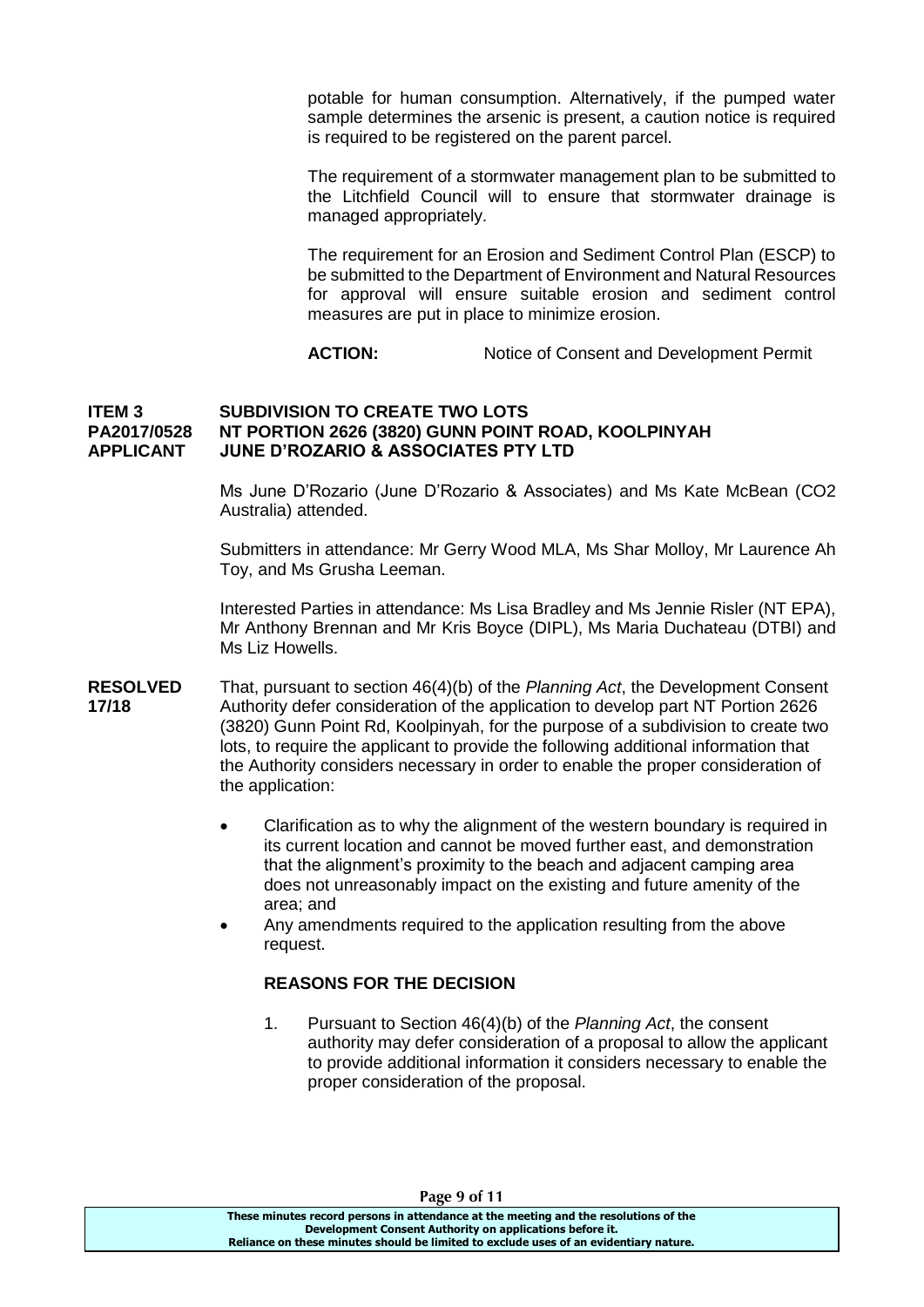The Authority considered that the application did not adequately clarify why the alignment of the western boundary is required in its current location, nor address the proposal's potential impact on the existing and future amenity of the area including the beach and adjacent camping area.

**ACTION:** Notice of Deferral

#### **ITEM 4 INTENSIVE ANIMAL HUSBANDRY (PRAWN FARM) INCLUDING 2 X 3 PA2017/0529 BEDROOM SINGLE DWELLINGS IN 2 X SINGLE STOREY BUILDINGS NT PORTION 2626 (3820) GUNN POINT ROAD, KOOLPINYAH APPLICANT JUNE D'ROZARIO & ASSOCIATES PTY LTD**

Ms June D'Rozario (June D'Rozario & Associates) and Ms Kate McBean (CO2 Australia) attended.

Ms D'Rozario tabled a response to issues raised by the submitters in relation to decision by the EPA.

Submitters in attendance: Mr Gerry Wood MLA, Ms Shar Molloy, Ms Grusha Leeman, Mr Lloyd Beck and Mr Laurence Ah Toy.

Interested Parties in attendance: Ms Lisa Bradley and Ms Jennie Risler (NT EPA), Mr Anthony Brennan and Mr Kris Boyce (DIPL), Ms Maria Duchateau (DTBI) and Ms Liz Howells.

- **RESOLVED** That, pursuant to section 46(4)(b) of the *Planning Act*, the Development Consent **18/18** Authority defer consideration of the application to develop part NT Portion 2626 (3820) Gunn Point Road, Koolpinyah for the purpose of Intensive Animal Husbandry (prawn farm) including 2 x 3 bedroom dwellings in 2 single storey buildings, to require the applicant to provide the following additional information that the Authority considers necessary in order to enable the proper consideration of the application:
	- Demonstration that the location of the incinerator is appropriately sited to respond to the future development of Murrumujuk as identified in the Litchfield Subregional Area Plan; and
	- Any amendments required as a result of this information request or as a result of additional information received in relation to development application PA2017/0528.

#### **REASONS FOR THE DECISION**

1. Pursuant to Section 46(4)(b) of the *Planning Act*, the consent authority may defer consideration of a proposal to allow the applicant to provide additional information it considers necessary to enable the proper consideration of the proposal.

**Page 10 of 11**